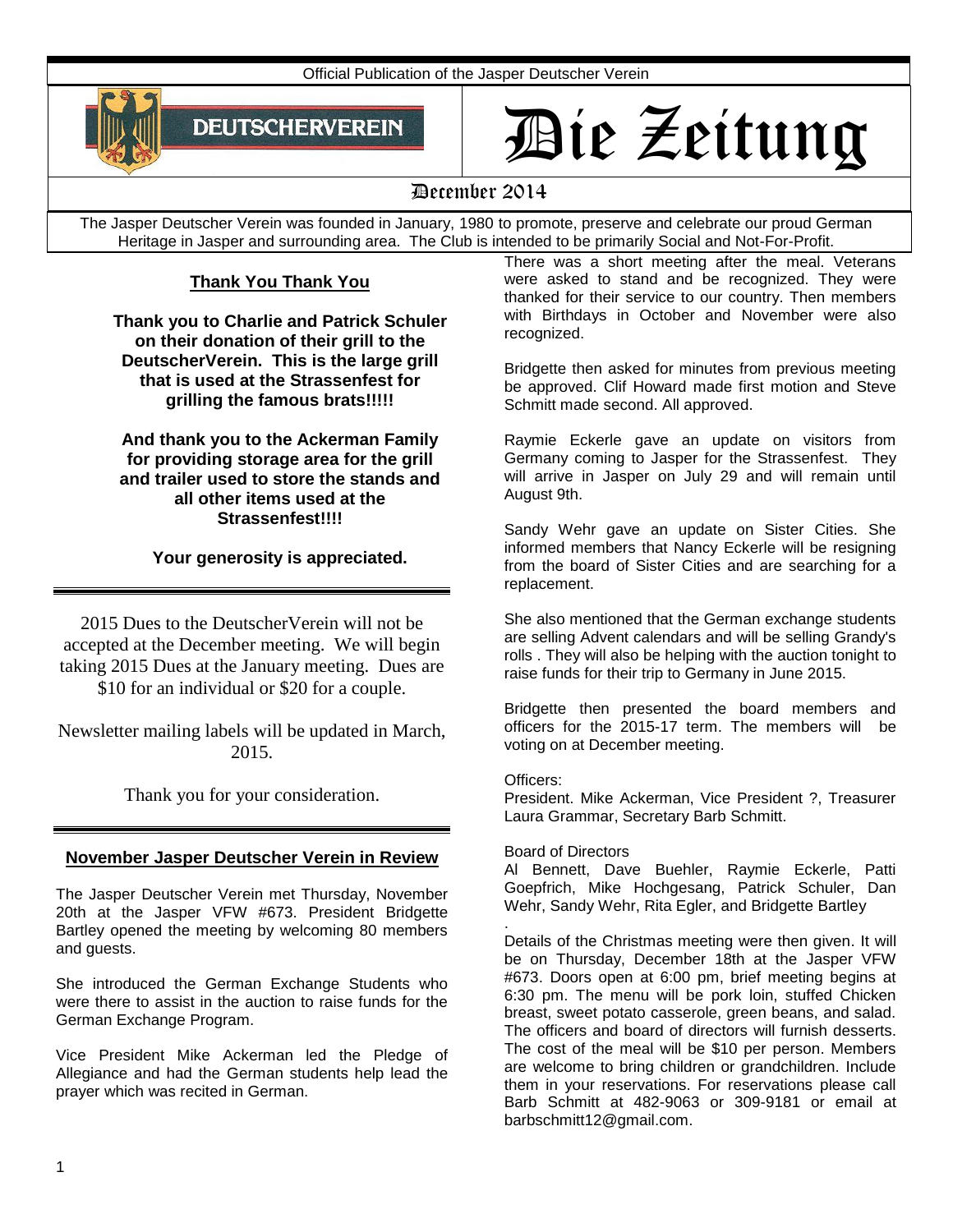Entertainment will be some members of the Jasper High School band. Santa will make an appearance and will have treats for everyone.

Our January meeting will be our wine contest. It will be on Wednesday, January 7th.There will also be a pie baking contest. Our February meeting will be beer tasting and bread making competition. That will be on Wednesday, February, 4th.

We then had the prize drawings. Special prizes were won by Nancy Ziegler and Melvin Neukam. Door prizes were won by Barb Bleemel and Cletus Knies.

The auction was then held. Our own President, Bridgette Bartley was the auctioneer for the evening. She did a great job!!! Thanks Bridgette! The rest of the evening was spent socializing.

Next meeting will be December 18th. Please get reservations in by December 14th. We will not be collecting any dues for membership until the January meeting.

Submitted by

Barb Schmitt **Secretary** 

#### **Message from Mike………..**

Thanks to all members for the gifts to the auction and the participation in bidding on auction items at our November meeting. With your help, our county's newest auctioneer, Bridgette Bartley, was successful in raising over \$1700 to be donated to the German students preparing to go to Germany in 2015.

Our Christmas meeting will be on Thursday, December 18, 2014 at the VFW. Please make reservations by contacting our club Secretary, Barb Schmitt, cell 309- 9181 or email [barbschmitt12@gmail.com](mailto:barbschmitt12@gmail.com)**.** Cost of meal will be \$10.00 per person payable at the door. There is no need to bring a covered dish to the Christmas meeting. In addition to a visit from Santa, entertainment for the meeting will be provided by a group of talented musicians from the JHS band. Look forward to seeing each of you there.

In an effort to explore ways to act upon suggestions of prospective members interested in joining our club to help us keep our German Heritage alive and growing, we are changing things up a little in 2015. We are going to try a couple of meetings on the first Wednesday of the month. We recognize that our club is where it is today because of the commitment and hard work of our current members. Please continue to support us.

Our first meeting of the new year will be held at the VFW on Wednesday, January 7, 2015. This meeting will feature our Pie and Wine judging. Our pie and wine entries will be our dessert and after dinner drinks for the meeting. Remember to be prepared to vote for the people's choice award. Our program will feature a presentation from Mayor Terry Seitz on his 2014 visit to Germany.

2015 is the 30th year anniversary of our sister city relationship with Pfaffenweiler Germany, and a group from Germany is coming to Jasper in the summer to celebrate the partnership. We also have a club member organizing a trip to Germany and surrounding areas for late August through early September, 2015, that will include a stop at the Schnecke Fescht. Please contact Mike Hochgesang or Jackie's Travel for more information.

On Wednesday February 4, 2015, our meeting will feature our Home Brew Beer and Bread judging. We will be serving breads brought in for judging with the meal for the evening, and in the spirit of our German Heritage, we can all enjoy sampling the handiwork of our brewers. Our program will feature a presentation from Andy Hedinger to give us a preview of St. Benedicts Brew Works to be located on the grounds of the convent in Ferdinand. Andy and his group are also operating a new restaurant in the Wollenmann house in Ferdinand. We will plan to have a meeting to visit these new businesses in the spring of 2015.

Mike Ackerman

VP, Deutscher Verein

# **Upcoming Events – Mark Your Calendars**

#### **Dezember Meeting**

#### **At the Jasper VFW**

#### **Thursday, Dezember 18, 2014 Annual Christmas Dinner**

6:00pm – Doors Open

6:30pm – Welcome and call meeting to order

Election of new officers for 2015 – 2017.

Annual Christmas Dinner

Reservations are needed for this event and can be made by calling Barb Schmitt at 812-482-9063 or 812-309 91814 or email to [barbschmitt12@gmail.com.](mailto:barbschmitt12@gmail.com)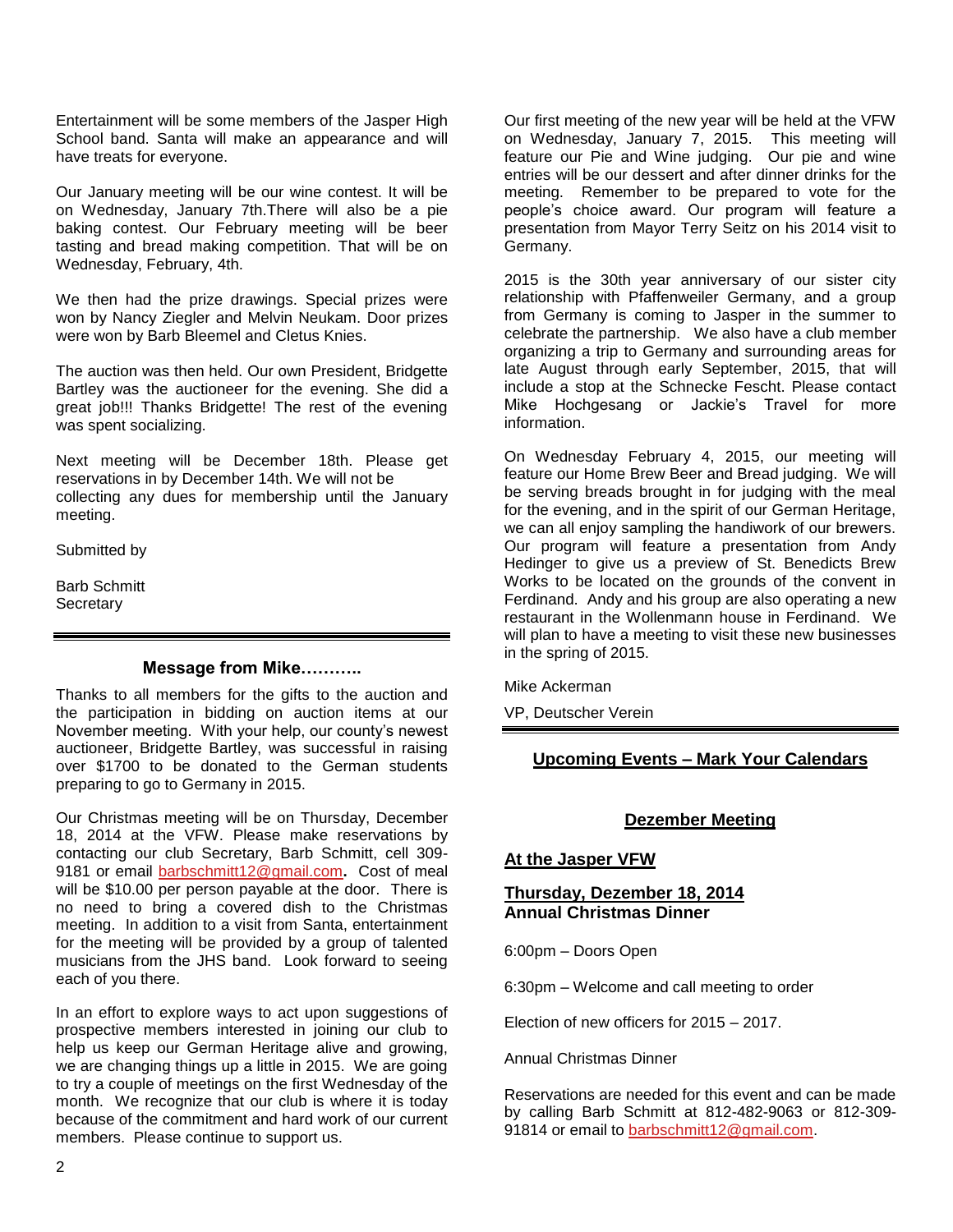Cost is \$10 and the menu will be pork loin, stuffed Chicken breast, sweet potato casserole, green beans, and salad. The officers and board of directors will furnish desserts.

Entertainment by members of the Jasper High School Band with an appearance made by Santa with treats for all. Children and grandchildren are invited to attend and should be included with your reservations to Barb. **\*\*\*\*\*\*\*\*\*\*\*\*\*\*\*\*\*\*\*\*\*\*\*\*\*\*\*\*\*\*\*\*\*\*\*\*\*\*\*\*\*\*\*\*\*\*\*\*\*\*\*\*\*\*\*\*\*\*\*\*\*\*\*\***

#### **Januar Meeting**

#### **At the Jasper VFW**

#### **Wednesday, Januar 7, 2015 Annual Wine Contest with Pie Baking Contest**

6:00pm – Doors Open with Wine and Pie Check In

6:30pm – Welcome and call meeting to order

Program by Mayor Terry Seitz on his and Deena's trip to Germany in 2014.

**\*\*\*\*\*\*\*\*\*\*\*\*\*\*\*\*\*\*\*\*\*\*\*\*\*\*\*\*\*\*\*\*\*\*\*\*\*\*\*\*\*\*\*\*\*\*\*\*\*\*\*\*\*\*\*\*\*\*\*\*\*\*\*\***

#### **Februar Meeting**

#### **At the Jasper VFW**

#### **Wednesday, Februar 4, 2015 Annual Home Brew Beer Contest with Bread Making Contest**

6:00pm – Doors open with Beer and Bread Check In

6:30pm – Welcome and call meeting to order

Program by Andy Hedinger of St. Benedicts Brew Works

**\*\*\*\*\*\*\*\*\*\*\*\*\*\*\*\*\*\*\*\*\*\*\*\*\*\*\*\*\*\*\*\*\*\*\*\*\*\*\*\*\*\*\*\*\*\*\*\*\*\*\*\*\*\*\*\*\*\*\*\*\*\*\*\***

**Jasper Strassenfest – July 30th – August 2nd**

**August, 2015 - 30th Anniversary of Jasper-Pfaffenweiler Sister City Partnership - Celebration in Jasper**. The Partnership Commission has been meeting to make plans for the event. The guests from Germany will arrive on July 29<sup>th</sup> and depart on August 9<sup>th</sup>.

#### **Family and Worker Appreciation Picnic**

August 15<sup>th</sup> at the Jasper Outdoor and Recreation Club

#### **German American Day Dinner**

Oktober 6<sup>th</sup> at KlubHaus 61

#### **Sister Cities of Jasper**

Thank you to all who participated in the Auction at the November meeting. Your support is appreciated!!!!

The JHS German Exchange students will be selling Grandy's rolls from December 2 – December 12. They will come frozen (with baking instructions) and delivered December 15 – December 16, just in time for Christmas dinner. Contact any exchange student or Sandy Wehr at 812-482-2055 for more details.

Also keep your eyes open for information on the Chicago pizza sale in January. Nothing better than a warm pizza on a cold winter night!!!!

#### **Address Changes for Newsletters – Also for "Snowbirds" With Temporary Address Change**

Would all members who are going to be gone for any period of time, please notify Rita Egler at P. O. Box 15, Jasper, IN 47547-0015 or call her at 812-634-9068 with your new address so we can forward your newsletter to you. This keeps us from having to pay double postage and assures you to receive all newsletters while you are away from home. Having your mail forwarded while you are gone will not work, simply because of the "Return Service Requested" stamped on our newsletter. This is stamped to let us know when someone has moved. The Post Office informs us of new addresses if you have permanently moved.

**Please notify Patti Goepfrich of any email address changes. pmgoepfrich@gmail.com**

**At this time of Christmas, let us remember the less fortunate of our communities. This would be a great time to make a donation to any organization helping those in need.**

 **Your generosity will be appreciated.**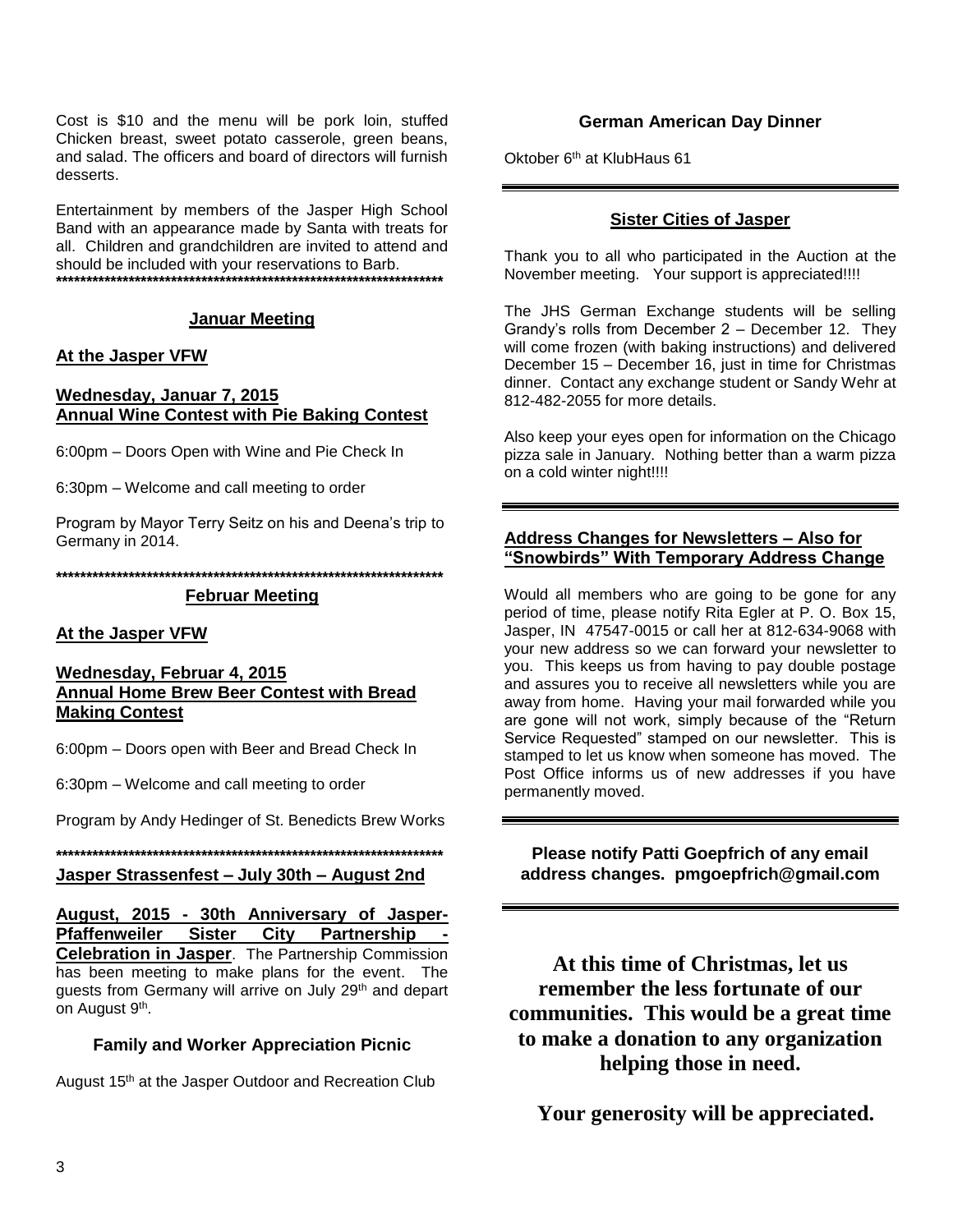**There will be no Newsletter in January. Watch the newspaper or listen to the radio for more details on the January meeting.**

# **Continuation of information that began in the September newsletter…….**

From *The Herald*  Saturday, February 23, 1985

# **Sister Cities Story by Gabriella Jacobs**

The experiences of those Germans are fairly well documented by descendants here and in Pfaffenweiler. During the German Club trip, both sides traded facts.

Pfaffenweiler's Mayor Gutgsell, and the historian mention in the newspaper article, Gerhard Auer, prepared their visitors some data about the emigration to Jasper.

Auer put together a report comparing 54 years worth of facts about the annual status of the wine business to the rate of emigration. Basically, when Pfaffenweiler's grape harvest and wine production were good, the local economy was good. And when the harvest was poor, the reverse happened, and residents were forced to move.

"Strikingly enough," Auer wrote in his report, "there weren't any wine growers emigrating but craftsmen, daylaborers and single mothers. One may conclude that wine growers, in spite of bad harvests, were able to provide for themselves because they owned gardens, fields, and cattle. They did not have any money, however, therefore they were unable to order anything from the blacksmith, shoemaker, or tailor.

"With a bad harvest, day-laborers did not have enough work; craftsmen and laborers owned little or no acreage. Consequently, they did not have close ties to the soil. The same holds true for single mothers; marriage was only possible if one owned the Civic Rights and only wealthy people could afford them…:

Year by year, the number of people fleeing Pfaffenweiler increased.

"Willingness to emigrate was augmented by information that made the 'new world' more imaginable to people," Auer wrote. "The family of Aloys Eckert, his wife, Maria

Agathe Dierenbach and their three children, Caecilia, Stephan and Elisabeth departed on 24 March, 1847. A. Eckert had been in American in 1846 already with an earlier party of emigrants to look around there and returned in October of the same year. Since (on that day), he decided to take along his family, he inspired many others to do the same because they concluded that North America couldn't be all that bad if he returned there after looking around."

Auer also has documented that:

\*1848 was "a very good year" for Pfaffenweiler wine, but because of a war Germany had been involved in, prices were too low. The situation in 1849 and '50 was much the same.

\*1851, seven people emigrated. Only a small amount of medium quality grapes had been harvested. A year later, 25 people moved on; three years later, 18 left Pfaffenweiler for North America and 134 went to Africa.

\*By 1854, there was less than half the normal amount of grapes available for harvest. Thirty people left.

Pfaffenweiler's weakness became Jasper's strength, as people trickled into this town to start new lives. The immigrants had to cope with a new language, new money, new government and new friends.

As they settled into this Indiana community, they raised families and taught their children that only unfortunate circumstances forced departure from Germany. Successive generations developed a fondness for the homeland their ancestors were forced to abandon.

Jasper gradually became known for its affinity for Germany. Houses and businesses popped up with addresses like Baden Strasse, Frankfurt Street, Mannheim Road, Rhine Strasse and Wilhelm Strasse. The fairly new but popular Strassenfest was organized as an exuberant tribute to Munich's famous Oktoberfest.

So it's no surprise that members of the Deutscherverien have worked diligently for formalization of the sister city project and an exchange student program. They feel both Jasper and Pfaffenweiler will benefit from a trans-Atlantic alliance.

Said member and past president Ron Kieffner: "We hope the people of Pfaffenweiler are as excited about getting to know us as we are about them."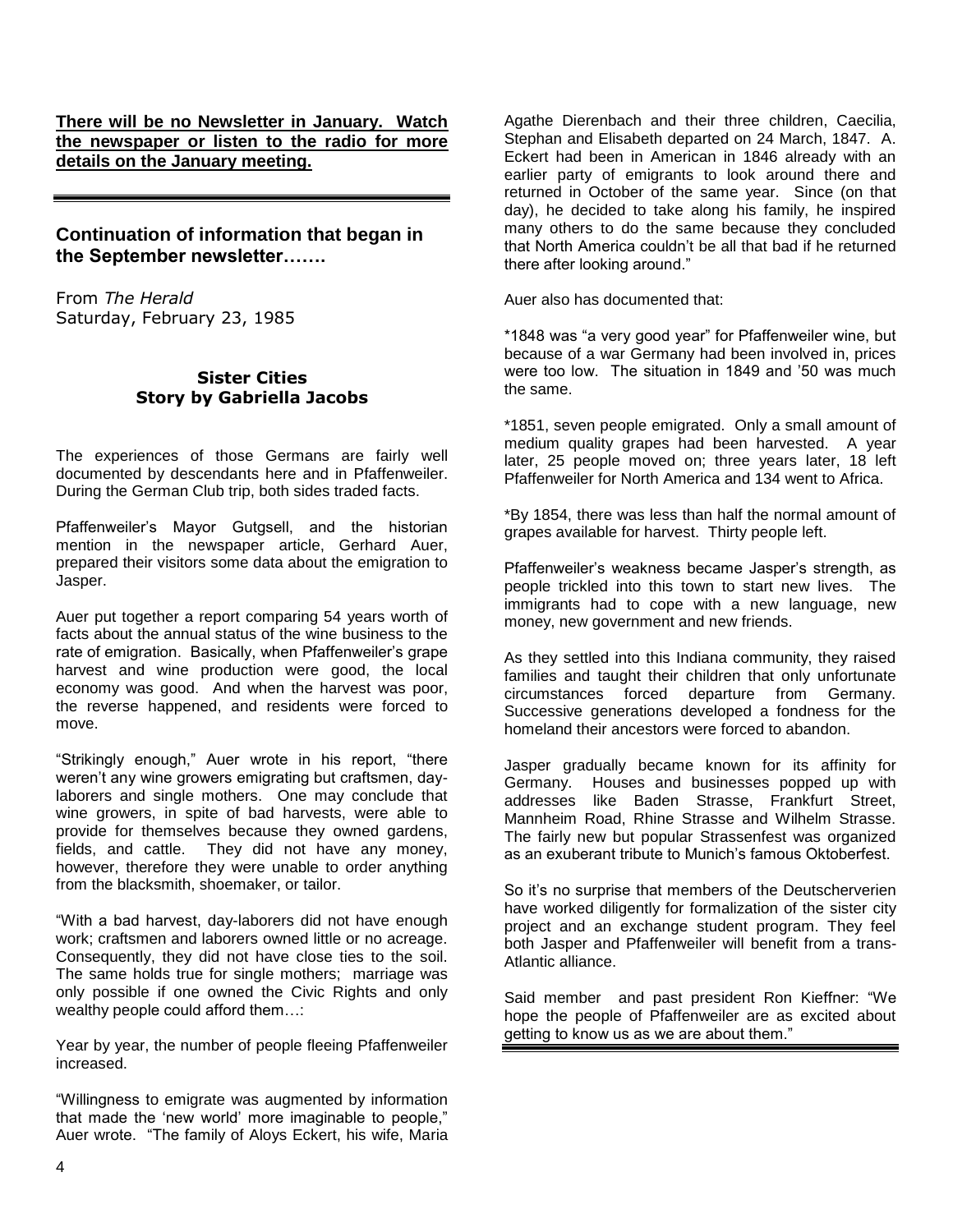From *The Herald briefly* February 12, 1985

#### **Fest receipts listed**

Jasper – The 1984 Strassenfest earned \$98,918, according to totals just released.

Nearly \$47,300 or 47 percent of the total receipts, was kept by these groups.

The Strassenfest Committee had gross receipts of \$36,722.12, including \$18,264 from booths and events. Of these receipts, \$30,627.82 was absorbed by committee expenses, including over \$16,500 for advertising, entertainment, electricity and program expenses.

The committee's net profit of \$6,095 was added to the balance from previous fests to bring the committee's funds to \$9,185.

This money will be used to prepare for the 1985 fest. Such preparation, including programs and entertainment provided free to the public, will again cost the committee more than \$10,000. These funds also provide a cushion should rain wipe out all or part of the fest.

Fest profits are generally channeled back to the participating organizations but any excess amounts go to areas of civic need. For example, in 1984, support was given to the renovation of Jaycee Park, the lighting project at Recreation Field, the downtown renovation and the Jasper Chamber of Commerce office.



## **Endowments at the Dubois County Community Foundation**

#### **Jasper Deutscher Verein (German Club) German Heritage Endowment**

A donor-advised endowment to benefit generations in ensuring that our German heritage is preserved and enriched in Jasper and Dubois County.

#### **Claude and Martina Eckert Sister Cities Endowment**

A designated endowment to provide support to Sister Cities of Jasper, Inc. to support the Jasper/Pfaffenweiler relationship.

A gift to the Jasper Deutscher Verein (German Club) German Heritage Endowment or to the Claude and Martina Eckert Sister Cities Endowment is a wonderful way to remember that special someone. A gift in honor of someone or in memory of someone may be given. The Dubois County Community Foundation will send a letter of acknowledgment to the individual being honored or to the family of someone being remembered. Send your gift along with the appropriate information to the Dubois County Community Foundation, P. O. Box 269, Jasper, IN 47547-0269. Envelopes are also available at the greeting table at each club meeting.

\_\_\_\_\_\_\_\_\_\_\_\_\_\_\_\_\_\_\_\_\_\_\_\_\_\_\_\_\_\_\_\_\_\_\_\_\_\_\_\_\_\_\_\_\_

| (Please specify appropriate Endowment)           |
|--------------------------------------------------|
|                                                  |
|                                                  |
|                                                  |
| I want my gift to be in memory of / in honor of: |
| Please acknowledge my gift to:                   |
|                                                  |
|                                                  |
|                                                  |